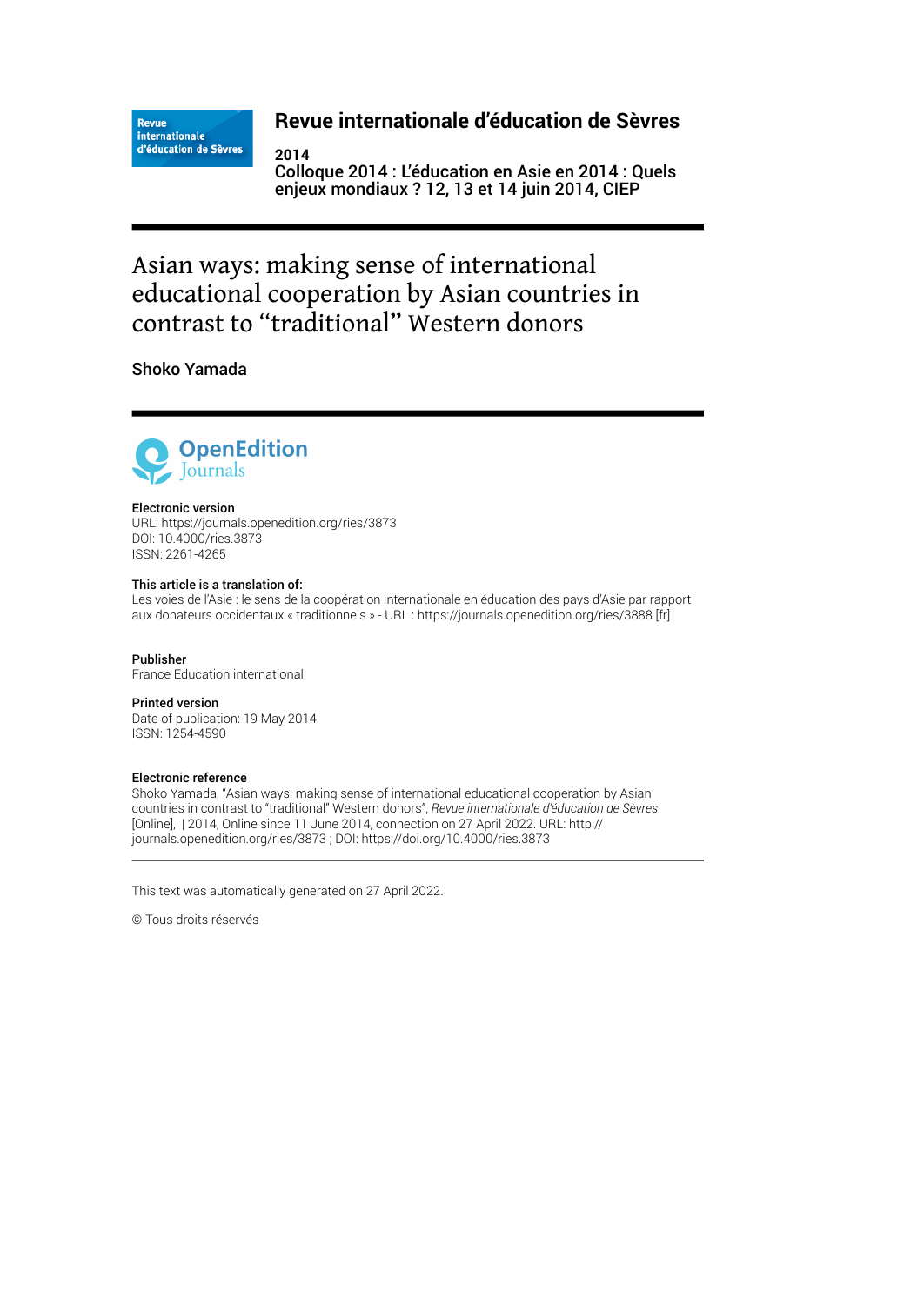# Asian ways: making sense of international educational cooperation by Asian countries in contrast to "traditional" Western donors

Shoko Yamada

# Introduction: emergence of new types of donors in international educational cooperation

The emergence of former recipient countries as donors is a significant factor that is transforming the ideas and structure of international educational development. For people who are used to the traditional donor community's way of doing things, emerging donors look very different from, and sometimes even threatening to, the existing structure. Many traditional donors have commissioned research to grasp the current status and trends of assistance by these emerging donors (King, 2010; Manning, 2006; Rowlands, 2008; Humphrey, 2011). At first, "emerging donor" was used almost interchangeably with "non-DAC (Development Assistance Committee) donor". However, 24 DAC memberships are limited to Europe and North America; exceptions are Japan (a member since 1961) and South Korea (which joined in 2010). This fact indicates that the DAC/non-DAC dichotomy is far short of grasping reality. Chun, Munyi, and Lee provide other categorizations, namely, OECD/European Union members; OECD/non-European Union members; European Union/non-OECD members; and non-OECD/non-European Union members (2010: 790–91). The more common categorization is by region – Asia, Europe, Latin America, and the Middle East – and the most studied countries are the BRICs, namely, Brazil, India, China, and South Africa (reports which have conducted case studies of the BRICs include that of the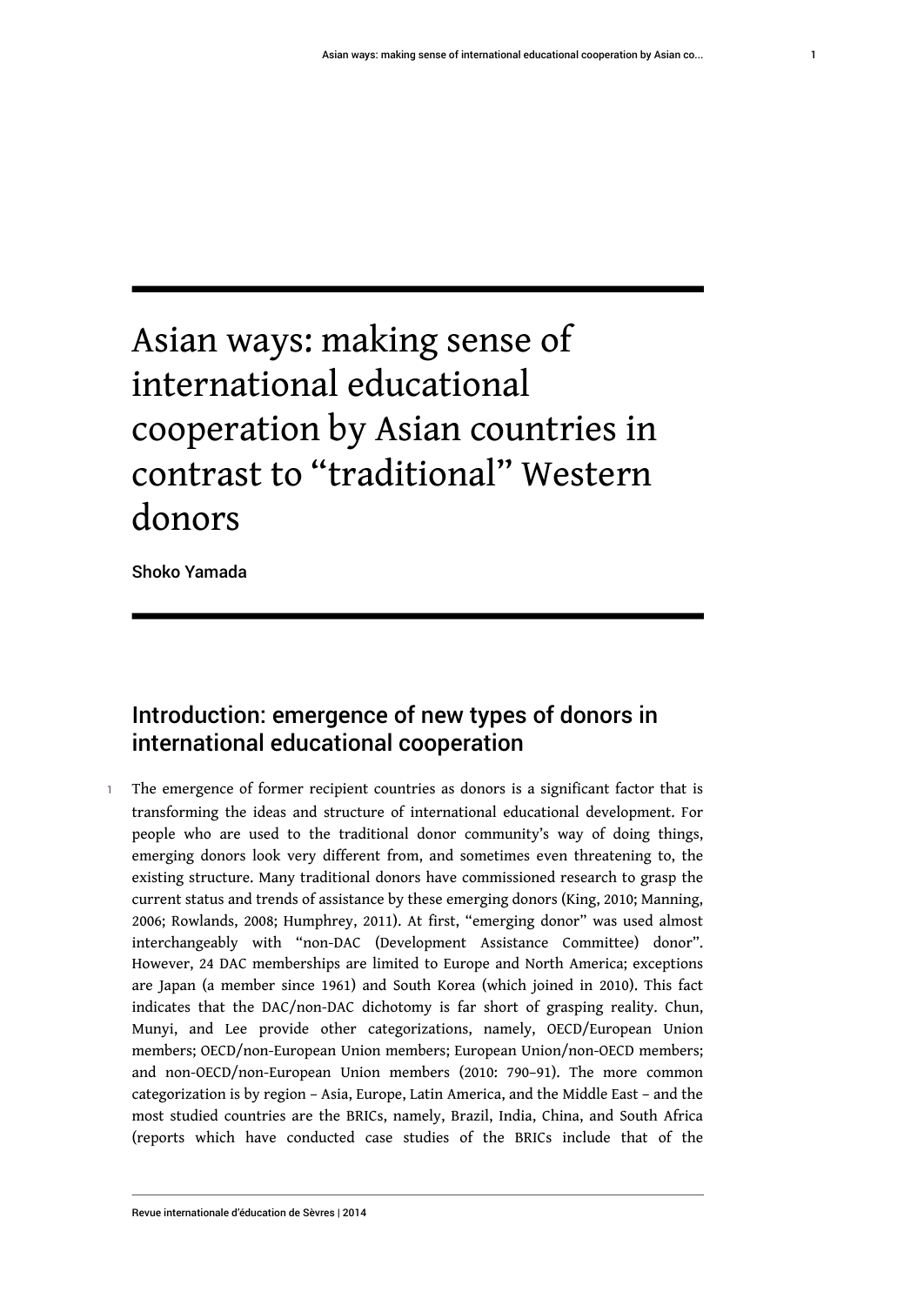International Development Research Centre 2008). There are also studies on the operations of emerging donors approached from the perspective of recipient countries (Kassenova, 2009; Nordtveit, 2011; Sato *et al.*, 2011).

2 While there are diverse types of emerging donors around the world, the focus on Asia gives insight into the regionality that cuts across the national systems of bilateral donors. By comparing different national systems and practices in this region, one sees, regardless of the diversity of historical backgrounds, some common cultural roots in the philosophies and modes of operation for conducting programs of international educational cooperation. The national systems and practices in this region also hint at the limiting nature of applying the Western notion of development aid in making sense of these nontraditional donors, specifically in Asia.

# Regional characteristics of donors in the Asia-Pacific region

- 3 One important characteristic of Asian philosophies for social advancement is the prime importance given to education or human resource development. In this sense, the education sector will serve to demonstrate the unique philosophical basis of aid provided by Asian countries. It resonates repeatedly in the policy statements of Asian donors, particularly Japan, South Korea, and China. At the same time, such philosophical constructs for the Asian donors' principles are mixed with Western justifications of the value of education in terms of human rights, neoliberalism, and the functionality of literacy. This is a strong basis with which to understand the contrast of priorities within the education sector between traditional DAC donors and Asian nontraditional actors. The former has concentrated a large part of its resources on basic education, particularly until the middle of the first decade of the 2000s. The latter, on the other hand, tends to emphasize training of technicians and specialists in various industries, school-based vocational education, and higher education, while basic education is also within the scope of assistance, particularly in terms of building infrastructure and purchasing equipment for schools.
- 4 The cases of Japan (Yamada, 2014) and South Korea (Chung, 2014) demonstrate how the Asian DAC members have been balancing the Asian philosophy of human resource development and the global agenda of Education for All (EFA). While Japan was the sole non-Western DAC member in 1964, South Korea joined the DAC donor community in 2010. Therefore, although Korea's emergence on the scene of development assistance is too recent for it to be called a traditional donor, it shares Japan's ambivalence. It is interesting to look at the Korean and Japanese cases side by side and see the similarities between the countries' domestic discourse on the alignment with global trends alongside their search for a unique Korean model or Japanese model. The desire to demonstrate uniqueness is closely linked with both countries' pride that they emerged from the state of developing countries, and have experiences to share with countries that are also aspiring to follow suit along similar paths of development.
- India and China are often offered as symbolic cases of emerging donors. However, it is interesting to note that scholars and policymakers of these two countries often claim that their involvement in international development assistance is not a new phenomenon at all, and that their history of cooperation has an even longer history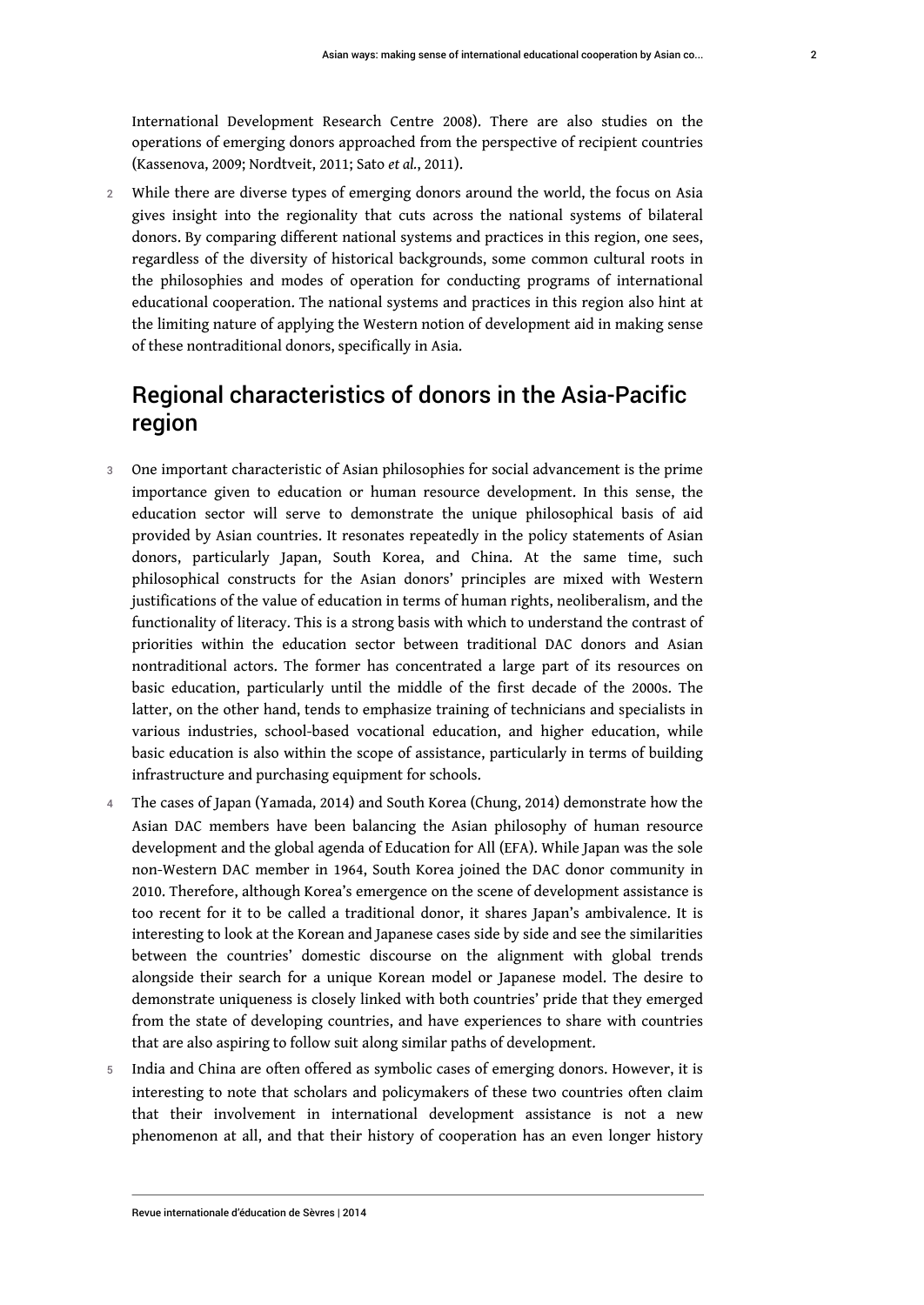countries in the South.

- The diversity of schemes and channels of foreign assistance among the countries also indicates that foreign assistance is not necessarily designed and implemented according to the logics and bureaucratic procedures that those of us familiar with traditional overseas development assistance would assume. It has been widely considered in the international development community that having a specialized agency or department for official development aid is desirable for improving the strategic consistency and efficiency of the aid programs. In Asia, Japan and South Korea have specialized agencies, namely, Japan International Cooperation Agency and Korea International Cooperation Agency. Still, one can recognize that it is inaccurate to contain the respective governments' practices of cooperation within the framework of aid in the so-called education sector. As is clear in the cases of China and India, programs of educational cooperation are often implemented by different ministries and offices that do not closely coordinate among themselves. The history of Japanese educational aid in the past few decades has been characterized by Japan's struggle to align with the norms and structure appreciated in the international aid community, which South Korea is also going through. Such a struggle to conform may be considered a donor's lack of maturity. However, one would also need to see the reasons for such differences. Areas of priority and methods of assistance are determined by rationalities based on the organizational structure, historical relationship with the assisted countries, and philosophies of international cooperation. In cases where the origins and logics of assistance are different, the outlook of practices would be different too, regardless of the influence of global agendas. This issue links with my earlier argument that Asian ideas about education and human resource development tend to be broader than what would typically be classified under education aid. Investment in people may take the form of skills training in factories or scholarships for university students. While the former seems not to fit the category of educational aid, according to the Asian idea of cultivating people's skills it can be a seamless intervention to prepare technicians and engineers for industrial development.
- 7 As we move toward the target year of achieving EFA goals, 2015, the field of international educational development is experiencing a rapid paradigm shift. The paradigm shift is not caused solely by the termination of the global agenda. It is also linked with the diversification of both state and non-state actors. If we would like to understand why and how traditional and nontraditional donors in Asia are involved in educational development cooperation, we need to see them in their own contexts, not through the lens of conventional ideas about international educational aid.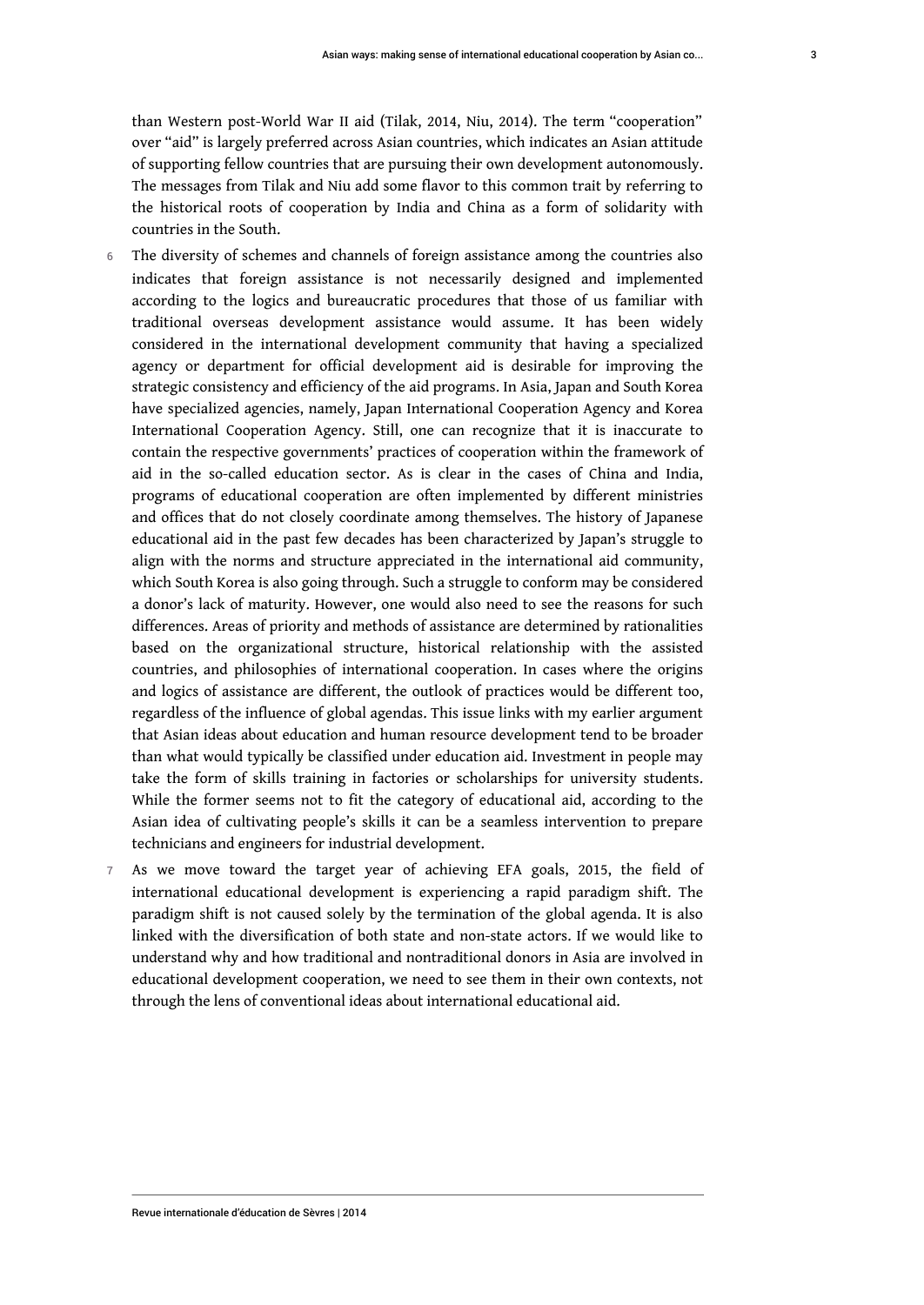## BIBLIOGRAPHY

Chun, H.-M., Munyi, E. N., and Lee, H. J. (2010). "South Korea as an Emerging Donor: Challenges and Changes on its Entering OECD/DAC." *Journal of International Development*, 22: 788–802.

Chung, Bong Gun (2014). "The Korean Model of ODA: A Critical Review of Its Concept and Practices Reflected in Educational ODA." *Asian Education and Development Studies*, 3, 1: 46–57, special issue "Emergence of New Donors and Paradigm Shift in International Educational Aid: Exploring Asian Uniqueness and Diversity", ed. Shoko Yamada.

Humphrey, J. (2011). "European Development Cooperation in a Changing World: Rising Powers and Global Challenges after the Financial Crisis." EDC 2020 Policy Brief no. 6. Bonn: European Association of Development Research and Training Institutes.

International Development Research Centre (2008). *Emerging Donor Study*, Ottawa, Canada: International Development Research Centre.

Kassenova, N. (2009). *China as an Emerging Donor in Tajikistan and Kyrgyzstan*. Paris: Russia/NIS Center, IFRI.

King, K. (2010). "New Actors – Old Paradigms?" *NORRAG News,* 44: 8–13.

Manning, R. (2006). "Will 'Emerging Donors' Change the Face of International Co-Operation?" *Development Policy Review*, 24, 371–85.

Niu, Changsong (2014). "China's Educational Cooperation with Africa: Toward New Strategic Partnerships." *Asian Education and Development Studies*, 3, 1: 31–45*.*

Nordtveit, B. H. (2011). "An Emerging Donor in Education and Development: A Case Study of China in Cameroon." *International Journal of Educational Development*, 31: 98–108.

Rowlands, D. (2008). *Emerging Donors in International Development Assistance*, Gatineau: Canadian International Development Agency and IDRC.

Sato, J., Shiga, H., Kobayashi, T., and Kondo, H. (2011). "'Emerging Donors' from a Recipient Perspective: An Institutional Analysis of Foreign Aid in Cambodia." *World Development,* 39: 2091– 2104.

Tilak, Jandhyala (2014). "South-South Cooperation: India's Programme of Development Assistance – Nature, Size and Functioning." *Asian Education and Development Studies*, 3, 1: 58–75*.*

Yamada, Shoko (2014). "Japanese Educational Aid in Transition: Between the Aid Coordination and Unique Model." *Asian Education and Development Studies*, 3, 1: 76–94*.*

## INDEX

**Palabras claves:** ayuda al desarrollo, país donante emergente, cooperación educativa internacional, financiación de la educación

**Mots-clés:** aide au développement, donateur de pays émergents, coopération éducative internationale, financement de l'éducation

**Keywords:** international educational cooperation, emerging donors, development aid, educational finance

**Geographical index:** Japon, Chine, Corée du Sud, Asie-Pacifique